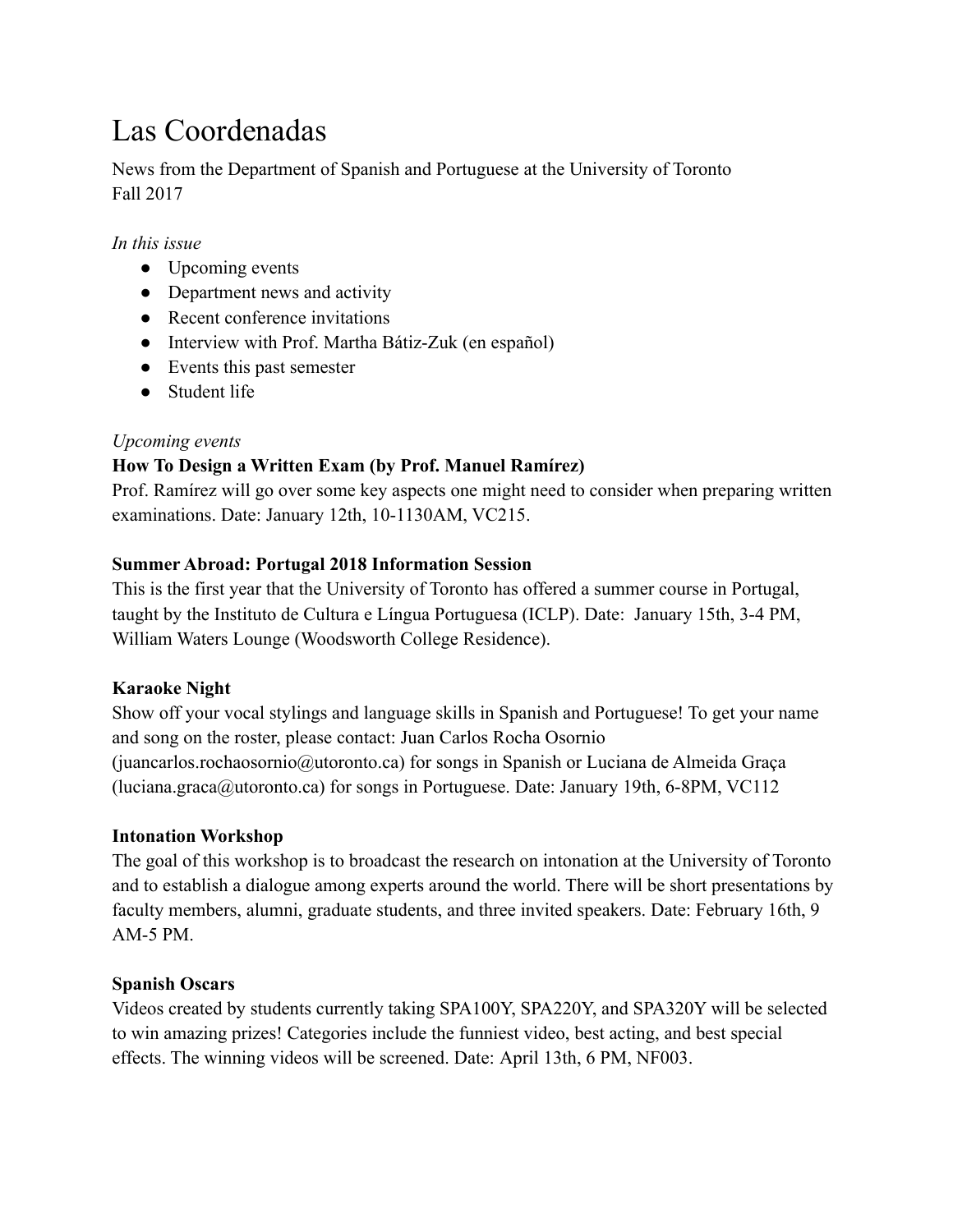## *Department news & activity*

# **Thomas Fisher Rare Book Library and Rubén Darío!**

Our graduate student Soledad Zabalza put collectors of Darío's work in touch with our rare book librarians David Fernández and Miguel Torrens they were able to add some of his works to their portal. Stay tuned for a link to the portal upon its completion!

## **Congratulations to the following students:**

- Our graduate student Nae Hanashiro Avila who received the prestigious Connaught International Scholarship!
- Our undergraduate students Kate Power, Mohamed Sulub, Suelan Chong Kit, and Steven Chang on their recent published compositions on [Amigo.](https://en.calameo.com/read/0032777591f162f067219) Revista de estudiantes de español.

## **Congratulations to the following on their new publications:**

- **Prof. Iván Fernández** published "Transnational Hispanic Identity and Heritage Language Learning: A Canadian Perspective" in the Handbook of Research and Practice in Heritage Language Education.
- **Prof. Ana Teresa Pérez-Leroux** (joined by Tyler Peterson, Susana Bejar, Anny P. Castilla-Earls, Diane Massam, and Yves Roberge) published "The acquisition of recursive modification in NPs" in Language.
- **Prof. Ana Teresa Pérez-Leroux, Ph.D. candidate Erin Pettibone** (joined by Anny P. Castilla-Earls) published "Down two steps: Why bilingual children don't have a delay with recursive nominal embedding" in Matraga.
- **Prof. Ana Teresa Pérez-Leroux** (joined by M. Pirvulescu, Y. Roberge, and N. Strik) published "Clitics as input to the acquisition of verbal transitivity in French" in Valence et transitivité: de la théorie à l'acquisition.
- **Graduate student Alejandro Soifer** published his short story "Chameleon and the Lions" in Buenos Aires Noir.
- **Prof. Robert Davidson**'s new monograph, The Hotel: Occupied Space, has passed peer review and been approved by the Manuscript Review Committee of UTP. The book will appear in early 2018. a chat with Prof. Martha Báti

## *Recent conference invites*

# **Ph.D. candidate José Eduardo Villalobos Graillet**

presented "La Edad Media en La Celestina vista e interpretada desde sus adaptaciones de cine y televisión" at the LIII Congress of the Canadian Association of Hispanists at Ryerson University on May 31, 2017.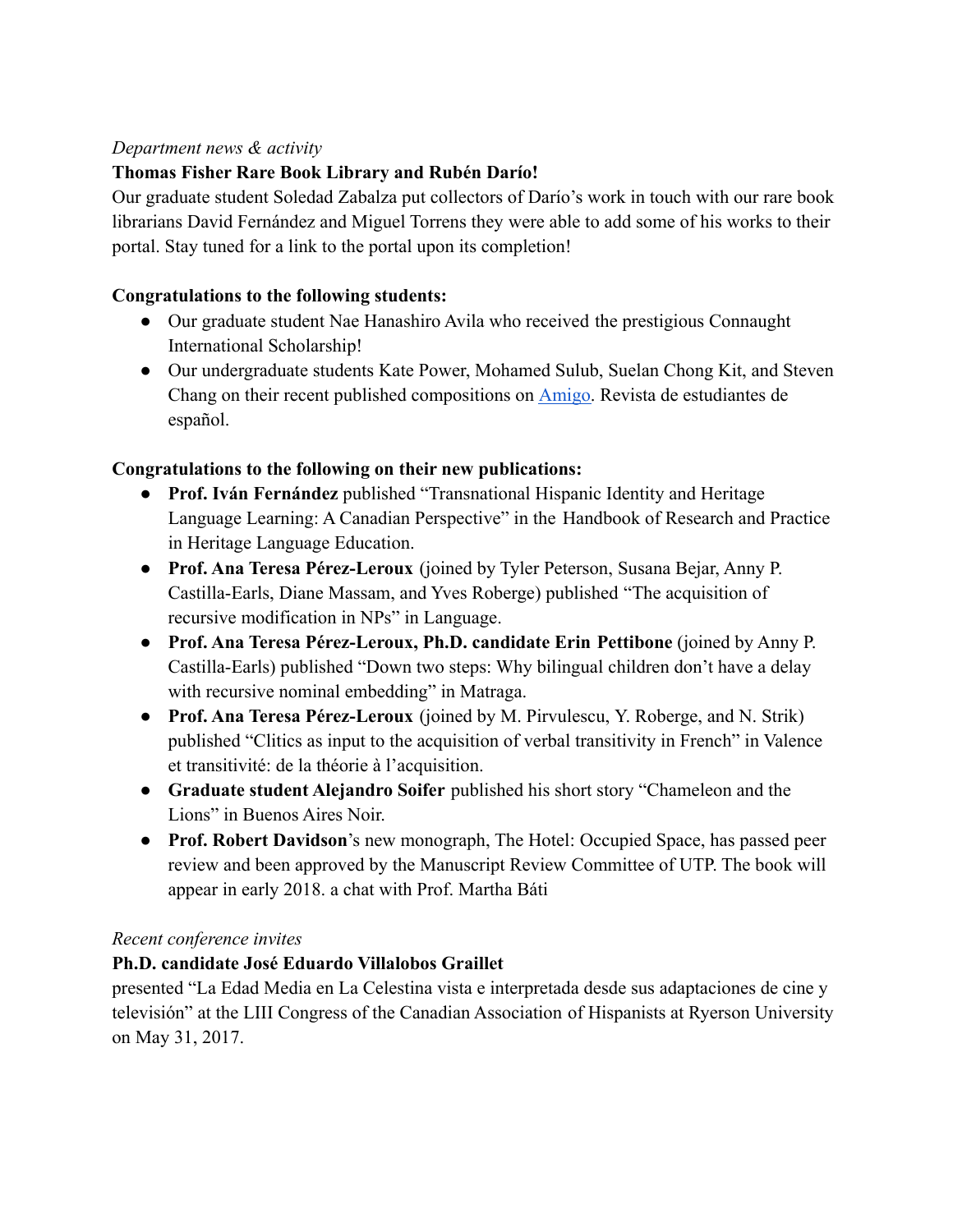# **Prof. María Cristina Cuervo, Prof. Ana Teresa Pérez-Leroux and Ph.D. candidates Andrew McCandless and Sophie Harrington**

presented "Recursión y restricciones en el ámbito de la modificación nominal" at the XIII Québec-Ontario Dialogues on Acquisition and Spanish at Western University on April 7, 2017.

## **Ph.D. candidate Catia Corriveau-Dignard**

Presented "Deconstructing the Cuban Revolution: Racial and Spatial Tensions in Negra (2013) by Wendy Guerra", at the XIX Congreso Internacional de Literaturas y Estudios Hispánicos in Buenos Aires, Argentina (March 8-10, 2017). She also presented "Las danzas de la muerte en España: ¿Por qué tanto misterio?" at the LIII Congress of the Canadian Association of Hispanists at Ryerson University on May 31, 2017.

# **Ph.D. candidate Matt Patience**

presented "Acquisition of the Spanish dorsal fricative by L1 English-L2 Spanish speakers" at the International Symposium on Monolingual and Bilingual Speech in Chania, Greece (Sept. 4-7, 2017), "Production of the Spanish dorsal fricative by L1 and L2 Spanish speakers" at the annual conference of the European Second Language Association in Reading, UK (Aug. 30-Sept. 2, 2017), and "Hierarchy of articulatory difficulty of Spanish sounds for L1 and L2 Spanish speakers" at the annual conference of the Canadian Linguistics' Association in Toronto, Canada (May 27-29, 2017).

# **Prof. Laura Colantoni, Prof. Ana Teresa Pérez-Leroux, and Ph.D. candidates Gabrielle Klassen, Matt Patience, Malina Radu, and Olga Tararova**

presented "Cross-linguistic influence and task effects in the production of English sentence types by native Inuktitut speakers" at the International Symposium on Monolingual and Bilingual Speech in Chania, Greece (Sept. 4-7, 2017).

# **Prof. Laura Colantoni and Ph.D. candidates Gabrielle Klassen, Matt Patience, Malina Radu, and Olga Tararova**

presented "Cross-linguistic influence and task effects in the realization of three English sentence types by native Inuktitut speakers" at the European Second Language Association's annual conference in Reading, UK, (Aug. 30-Sept. 2, 2017), and "Task effects in the production of English sentence-types by native Inuktitut speakers" at the annual conference of the Canadian Linguistics Association in Toronto, Canada (May 27-29, 2017).

## *Una entrevista con La Prof. Martha Bátiz-Zuk*

Publishing her first short-story collection in English and teaching creative writing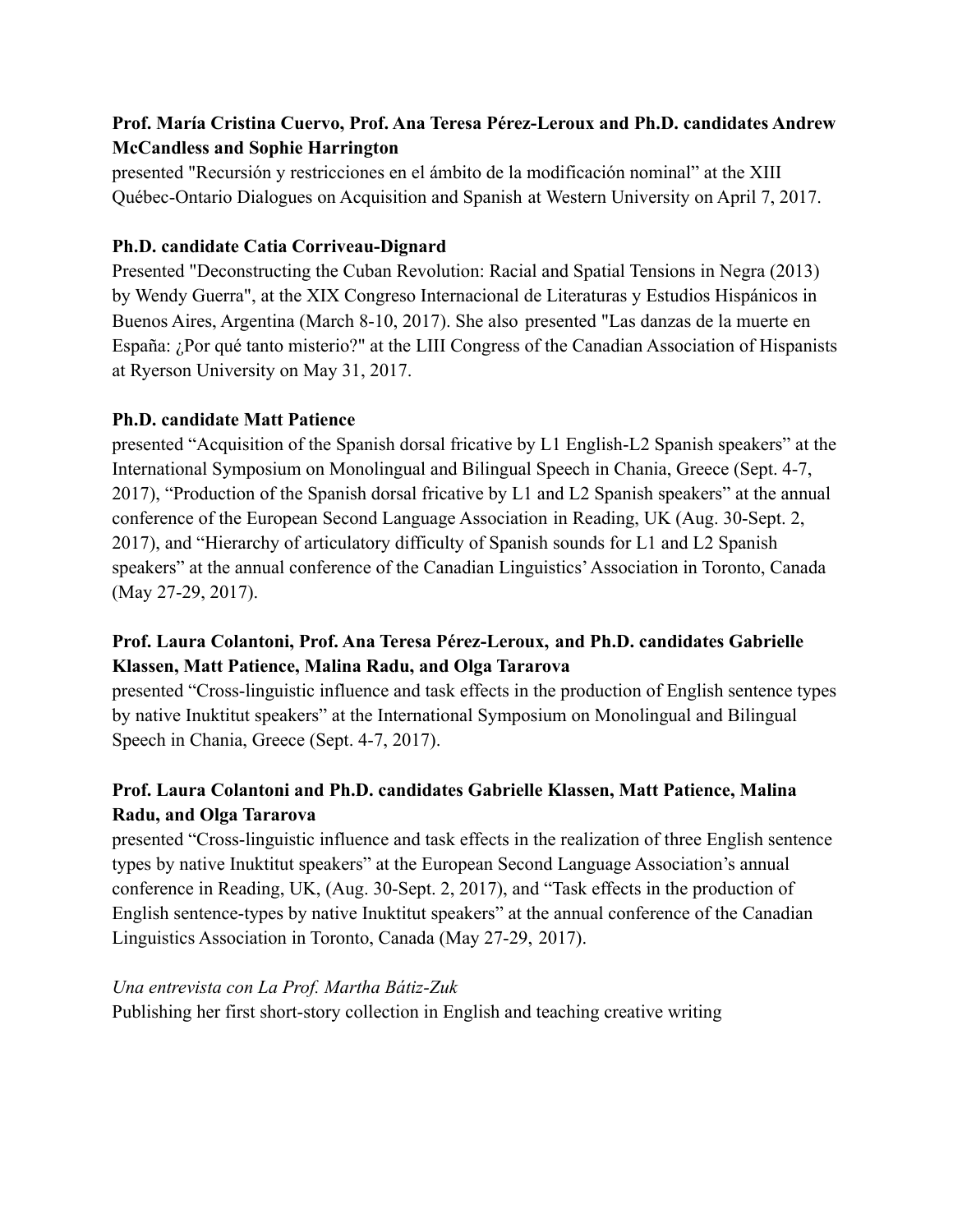#### **¿De qué trata su libro?**

Plaza Requiem no tiene una temática única, pero podría decirse que aborda, desde diferentes puntos de vista, épocas y lugares, problemas políticos, sociales e íntimos que han enfrentado y enfrentan las mujeres. Son historias donde las mujeres se enfrentan a momentos críticos, muchas veces violentos, de su vida y tienen que tomar decisiones que pueden cambiarlo todo para siempre.

#### **¿Es una colección de cuentos, entonces, cuáles son algunos temas que quería abordar en esta colección?**

En gran medida, el desarraigo, que es algo que siempre me persigue por dentro. El estar lejos del lugar del que uno viene y al que siente que irremediablemente pertenece aunque ya no sea así y se hayan echado raíces en otra parte. También la violencia a muchos niveles, desde doméstico hasta gubernamental. La violencia que se vive en México en este momento me desconcierta, me hiere, me enfurece, y es motor de muchas de mis noches de insomnio e historias recientes. Y en general, lo fuertes que somos las mujeres para enfrentarnos a los retos más duros que nos pone la vida en frente.

#### **¿Por qué decidió publicar una colección en inglés?**

Vivir en Canadá y escribir en español me abrió las puertas hacia mi comunidad, la hispano-canadiense, para establecer un canal de comunicación con ella […] Eso es muy satisfactorio y estoy muy agradecida, pero al mismo tiempo, cuando uno es escritor quiere llegar al mayor número posible de lectores, no en cantidad necesariamente sino en empatía, es decir, gente a la que lo que uno tiene que decir, le puede importar. Y yo quise escribir en inglés para encontrar a esos otros lectores, los que aman el español pero no lo hablan o no lo leen, los que aman Latinoamérica pero no conocen nuestra literatura, los que saben lo que es jugarse la vida por una pasión o ante un riesgo, como lo hacen los personajes de mis cuentos. Entonces lo hice en realidad para abrir más puentes de comunicación con otras personas que viven aquí, sin abandonar mi esencia ni mi compromiso con mi comunidad.

## **¿Cuál es su escritor y/o libro preferido? Si hay diferencias, ¿cuál es su escritor y/o libro preferido para enseñar?**

Esta es una pregunta dificilísima de responder. Hay muchos. Pero siendo honesta, mi escritora favorita es Joyce Carol Oates. Y en segundo lugar, Toni Morrison. […] Leo mucho en inglés y quizá por eso no me fue tan ajeno, tan difícil atreverme a escribir en este idioma. Entre los autores hispanos que me gustan están, por supuesto, los clásicos (Vargas Llosa, García Márquez, Rulfo, Cortázar, Castellanos, Garro, Paz, Lorca, etc), pero entre los que escriben ahora disfruto mucho a los mexicanos Enrique Serna, Guillermo Fadanelli, a mi querido mentor y amigo Daniel Sada, que en paz descanse […] Para enseñar me gusta mucho "La casa de Bernarda Alba" de García Lorca, porque tiene muchos símbolos y aspectos que se pueden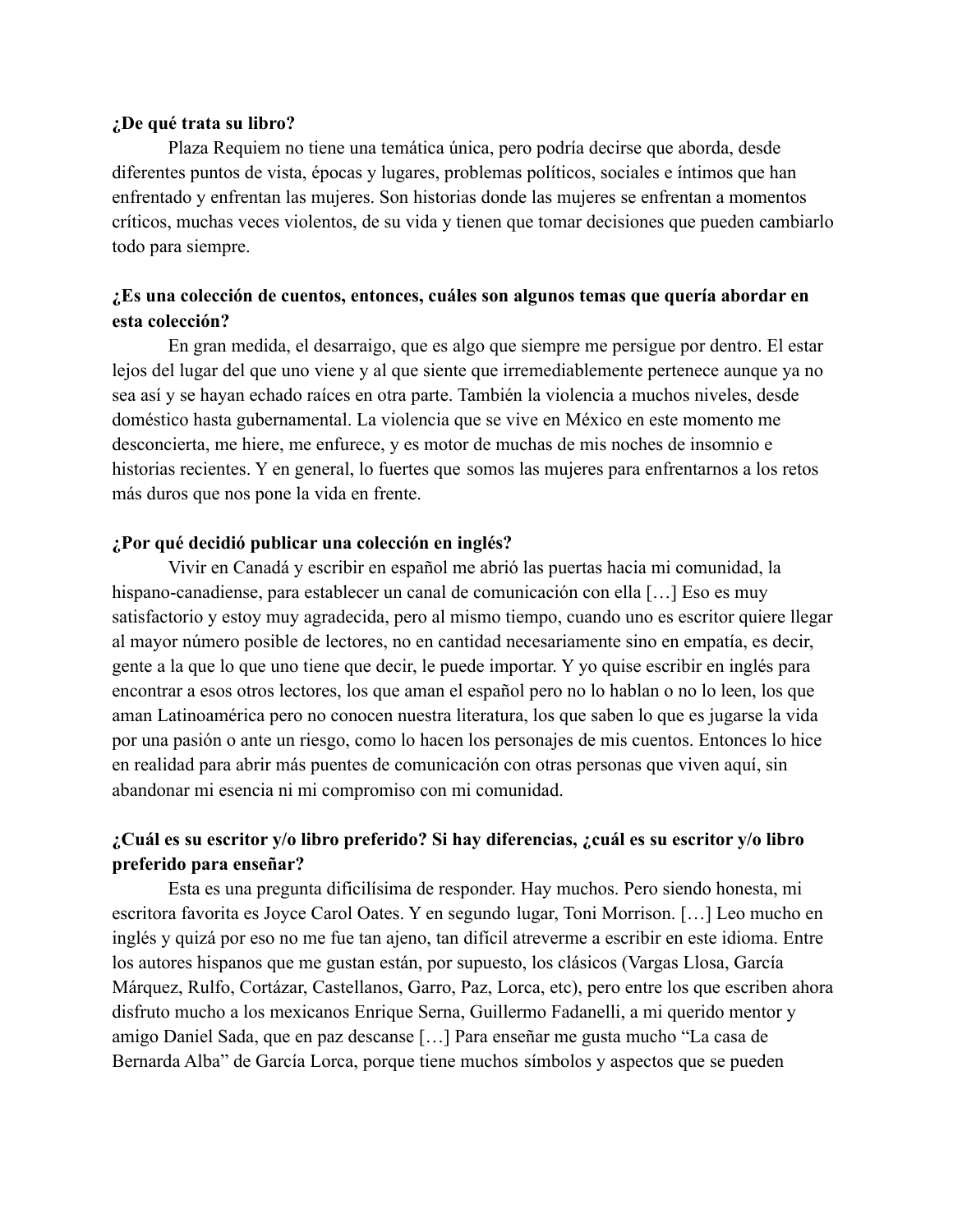analizar y comprender y ver en acción de manera muy clara, y es siempre mágico ver cómo alguien que la lee por primera vez los va descubriendo. Es parte del encanto de dar clases.

#### **¿El haber hecho un PhD en literatura le ha ayudado en el proceso creativo?**

Sí. Me ayudó mucho a conocer a profundidad el canon en español (porque mi licenciatura fue en literatura inglesa), a investigar sobre temas y obras que me apasionan y que fueron semilla de muchos de mis cuentos. […] Creo que uno ya no puede ver el mundo de la misma manera después de terminar un doctorado, y tampoco se puede escribir igual. Siento que mi escritura maduró mucho gracias a lo que maduré yo también, como profesional y como ser humano, en este largo proceso.

#### **¿Podría contarme un poco acerca de su experiencia de enseñar escritura creativa?**

Enseñar escritura creativa es un placer y un privilegio. En realidad no es enseñar tanto como guiar, llevar las historias que ya alguien tiene en la mente y en el alma por el cauce necesario para que puedan contarse y sostenerse por sí mismas sobre el papel. Es un proceso, sí, pero yo lo único que hago es darle herramientas a quien se acerca a mí para que encuentre la forma de contar mejor su historia. Comparto mi ojo y sensibilidad como lectora entrenada para encontrar aspectos que se pueden mejorar, y al mismo tiempo celebrar las virtudes. Y que alguien me permita asomarme en algo tan íntimo como su texto es siempre conmovedor, un compromiso, una promesa y el principio de muchas cosas que pueden ser muy hermosas. Es algo que me gusta mucho, muchísimo. Lo disfruto enormemente y me siento muy privilegiada de poderlo hacer.

#### **¿Qué consejo tiene usted para a los escritores nuevos y/o jóvenes?**

Es un lugar común prácticamente, pero la realidad es que uno no puede escribir bien si no lee con hambre feroz. Lo primero que hay que hacer para ser escritor, es ser lector. Y hay que leer obras de calidad, por supuesto, aunque ayuda siempre leer de todo porque eso enriquece a los personajes y los puntos de vista. Pero lo más importante es leer todo el tiempo. Y luego, no darse por vencido. La escritura es un trabajo que se lleva su tiempo, tanto para realizarse como para concretarse. Llegar del manuscrito al libro toma meses, años incluso. Entonces hay que tener mucha paciencia, mucha entereza, no dejarse desanimar por los rechazos (esta es una carrera de resistencia) y seguir leyendo y escribiendo a pesar de lo que sea y de quien sea. Mi madrina, a quien quise mucho, decía que el éxito es trabajo duro disfrazado de suerte. Por eso la suerte no existe. Todo nos lo labramos con nuestro esfuerzo. Así que hay que leer, escribir, editar, desechar, pulir, re-escribir, tratar de publicar, aguantar las decepciones y luego disfrutar los dos segundos de emoción al ver algo publicado antes de volver a empezar el ciclo desde cero otra vez. Mucha resistencia, mucha fortaleza, mucha terquedad son ingredientes básicos. Y que lean, lean, lean a los grandes. Lean como escritores, fijándose en el ritmo de mas frases, en sus sonidos, en la armonía creada por las palabras, en las atmósferas que se crean, en el respirar de los personajes, su forma de hablar y de moverse. Porque de todo esto uno aprende mucho.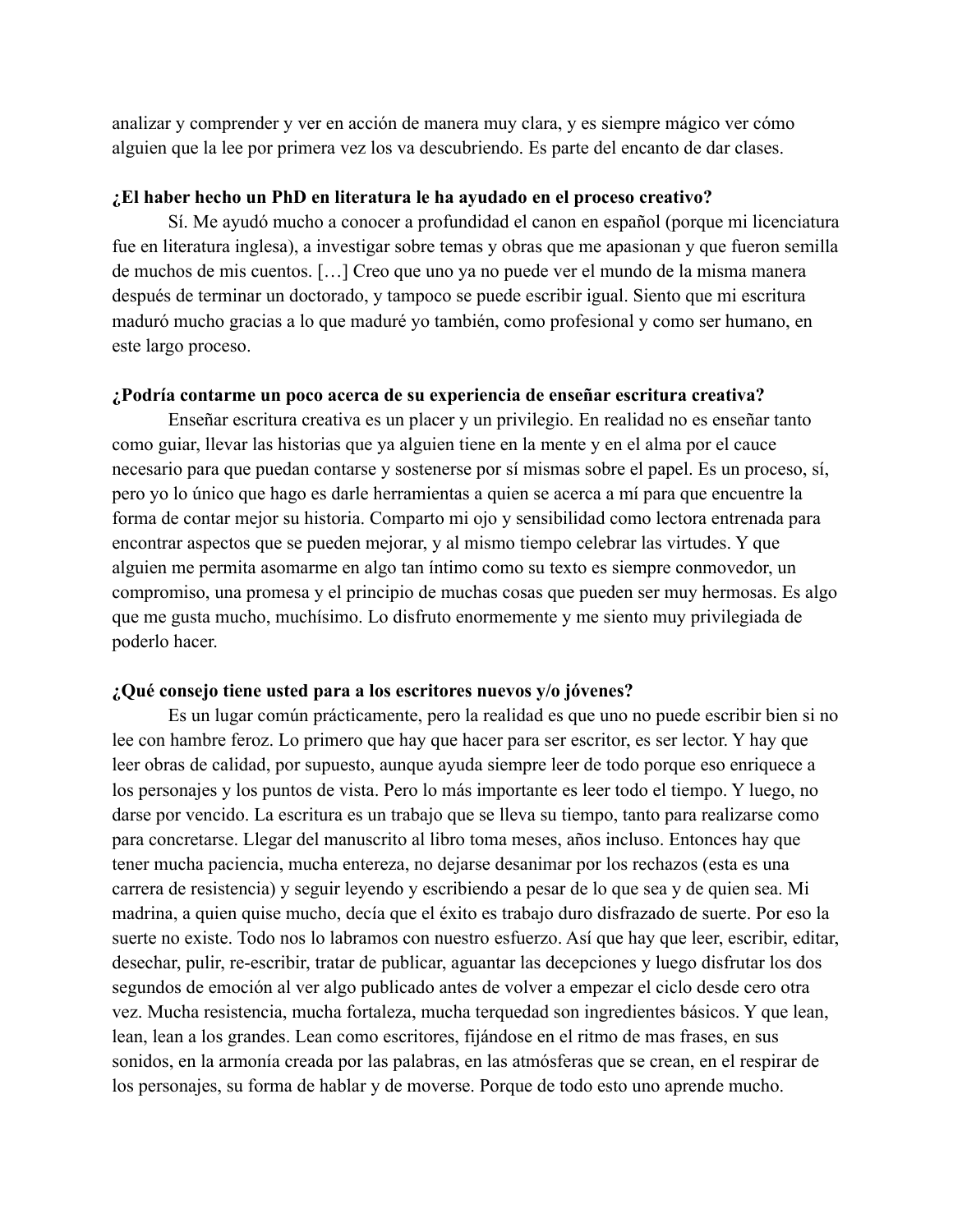#### *Events this past semester:*

- September 25: Tuna Estudantina Universitária de Coimbra
- October 12: Capoeira workshop
- October 23: Há Lobos Sem Ser Na Serra
- October 24: author David Machado
- November 1: Día de los Muertos and Sergio Zubia
- December 1: Música no Mundo Lusófono presentations and awards
- December 5: Community Outreach and Language Exchange

#### *Student life*

#### **A message from the Spanish Students' Organization**

The Spanish Student Organization (SSO) serves as a social and academic resource for all students learning Spanish. We offer conversation labs on a bi-weekly basis and help many of our members improve their Spanish oral and writing skills during these peer-to-peer workshops. We engage our 600+ student members with our various socials events (karaoke nights, open mics, salsa workshops, etc.). February will be our busiest time of year, as we'll be hosting our highly anticipated annual Latin Night on February 16 and a new multicultural social (cohosted with the Indian Students Society, the Global Student Network, and the Near & Middle Eastern Civilizations Students' Union) on February 2. To stay updated, check out our social media and join our mailing list! Students who are interested in getting involved with the SSO are encouraged to [contact us](mailto:spanishorganization.uoft@gmail.com) to learn more about our volunteer and executive positions. Best, the SSO Executive Team

#### **A message from the University of Toronto Portuguese Association**

The UTPA's mission is to foster a sense of community among Portuguese students at U of T. There are various events throughout the year hosted by the UTPA such as pub nights, networking events, and the annual "Primavera Gala", a scholarship gala that provides students with financial aid and awards for pursuing postsecondary education. This year the UTPA created a subcommittee called the Academic Task Force dedicated to promoting and celebrating the academic achievements of Portuguese students. One of the ways that the Academic Task Force promotes pursuing an education within the Portuguese community is through outreach presentations. These outreach presentations are targeted at high school in both students in the TDSB and TCDSB to show the various post-secondary options (i.e., college, university, bridging programs) available. Ultimately, these outreach presentations are also meant to empower students and erase the stigma around post-secondary education in the Portuguese community. The UTPA is looking for more volunteers to share their stories.